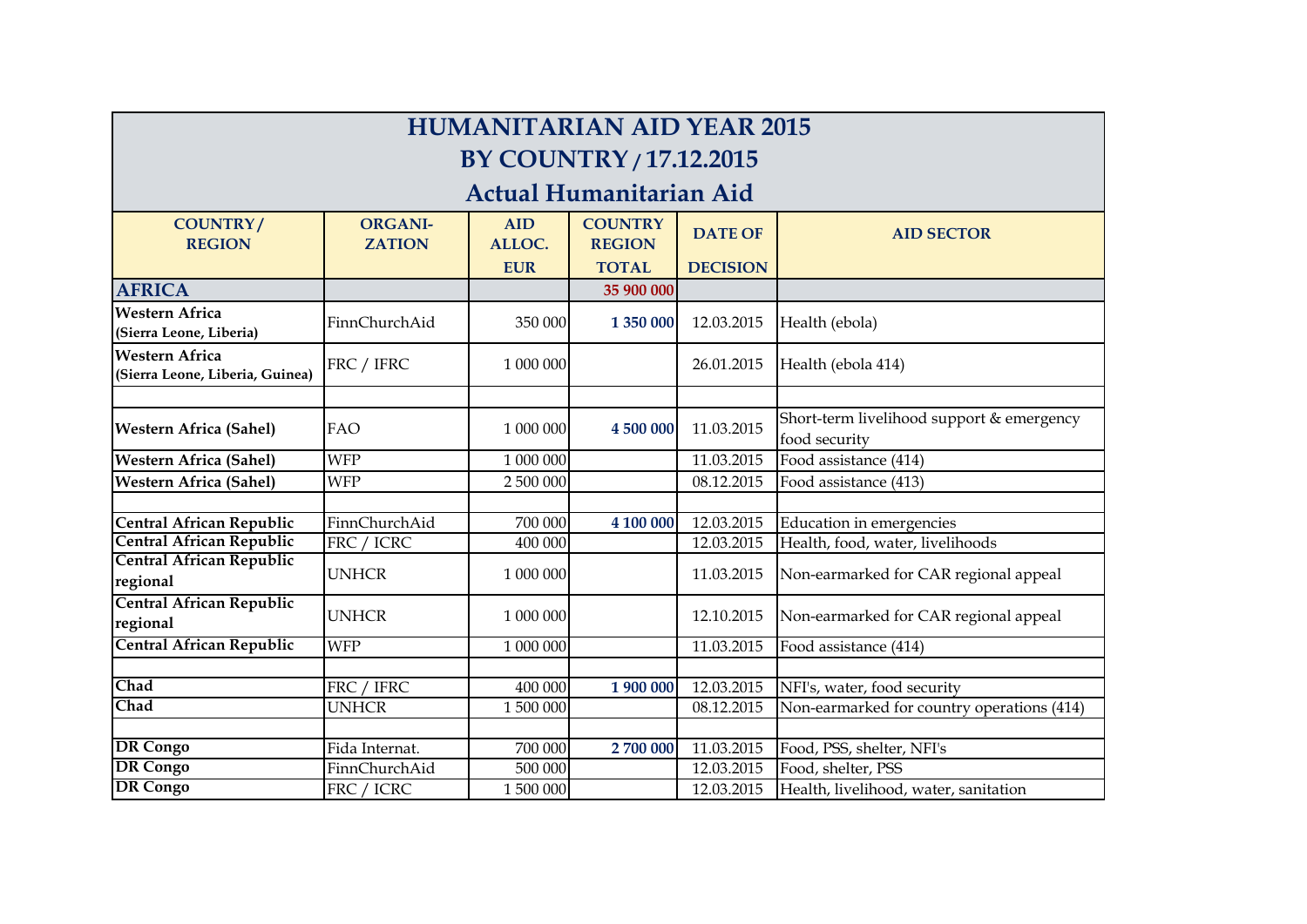| <b>COUNTRY/</b><br><b>REGION</b> | <b>ORGANI-</b><br><b>ZATION</b> | <b>AID</b><br>ALLOC. | <b>COUNTRY</b><br><b>REGION</b> | <b>DATE OF</b>  | <b>AID SECTOR</b>                                |
|----------------------------------|---------------------------------|----------------------|---------------------------------|-----------------|--------------------------------------------------|
|                                  |                                 | <b>EUR</b>           | <b>TOTAL</b>                    | <b>DECISION</b> |                                                  |
|                                  |                                 |                      |                                 |                 |                                                  |
| Ethiopia                         | <b>UNHCR</b>                    | 1 000 000            | 1 000 000                       | 11.03.2015      | Non-earmarked for country operations             |
|                                  |                                 |                      |                                 |                 |                                                  |
| Kenya                            | <b>UNHCR</b>                    | 1 000 000            | 1 500 000                       | 11.03.2015      | Non-earmarked for country operations             |
| Kenya                            | World Vision                    | 500 000              |                                 | 11.03.2015      | Water, sanitation & hygiene                      |
|                                  |                                 |                      |                                 |                 |                                                  |
| Malawi                           | FRC / IFRC                      | 100 000              | 100 000                         | 02.02.2015      | Protection, NFI's, water, health (414)           |
|                                  |                                 |                      |                                 |                 |                                                  |
| Somalia (Somaliland)             | FinnChurchAid                   | 650 000              | 7 150 000                       | 12.03.2015      | Returnee support                                 |
| Somalia                          | Save the Children               | 500 000              |                                 | 11.03.2015      | Child protection                                 |
| Somalia                          | FRC / ICRC                      | 1 500 000            |                                 | 12.03.2015      | Protection, health, food, NFI's                  |
| Somalia                          | <b>WFP</b>                      | 2 000 000            |                                 | 11.03.2015      | Food assistance (1,1 M€ 2015, 414 - 0,9 M€)      |
| Somalia                          | <b>WFP</b>                      | 2 500 000            |                                 | 08.12.2015      | Food assistance (413)                            |
|                                  |                                 |                      |                                 |                 |                                                  |
| South-Sudan                      | FinnChurchAid                   | 400 000              | 8 400 000                       | 12.03.2015      | Food, NFI's                                      |
| South-Sudan                      | FRC / ICRC                      | 2 000 000            |                                 | 12.03.2015      | Protection, health, water, food, livelihood      |
| South-Sudan regional             | <b>UNHCR</b>                    | 2 000 000            |                                 | 11.03.2015      | Non-earmarked for South Sudan reg.appeal         |
| South-Sudan                      | <b>WFP</b>                      | 2 000 000            |                                 | 11.03.2015      | Food assistance (414)                            |
| South-Sudan                      | <b>WFP</b>                      | 2 000 000            |                                 | 08.12.2015      | Food assistance (413)                            |
|                                  |                                 |                      |                                 |                 |                                                  |
| Sudan                            | <b>UNICEF</b>                   | 2 000 000            | 2 000 000                       | 11.03.2015      | Water, sanitation & hygiene promotion,           |
|                                  |                                 |                      |                                 |                 | nutrition, child protection                      |
|                                  |                                 |                      |                                 |                 |                                                  |
| Uganda                           | Fida Internat.                  | 300 000              | 1 200 000                       | 11.03.2015      | Food, PSS, shelter, NFI's                        |
| Uganda                           | FinnChurchAid                   | 400 000              |                                 | 12.03.2015      | Education in emergencies                         |
| Uganda                           | World Vision                    | 500 000              |                                 | 11.03.2015      | Water, sanitation & hygiene                      |
|                                  |                                 |                      |                                 |                 |                                                  |
| <b>ASIA</b>                      |                                 |                      | 6760000                         |                 |                                                  |
| South-West Asia                  | <b>UNHCR</b>                    | 1 500 000            | 1 500 000                       | 11.03.2015      | Non-earmarked for South-West<br>Asian operations |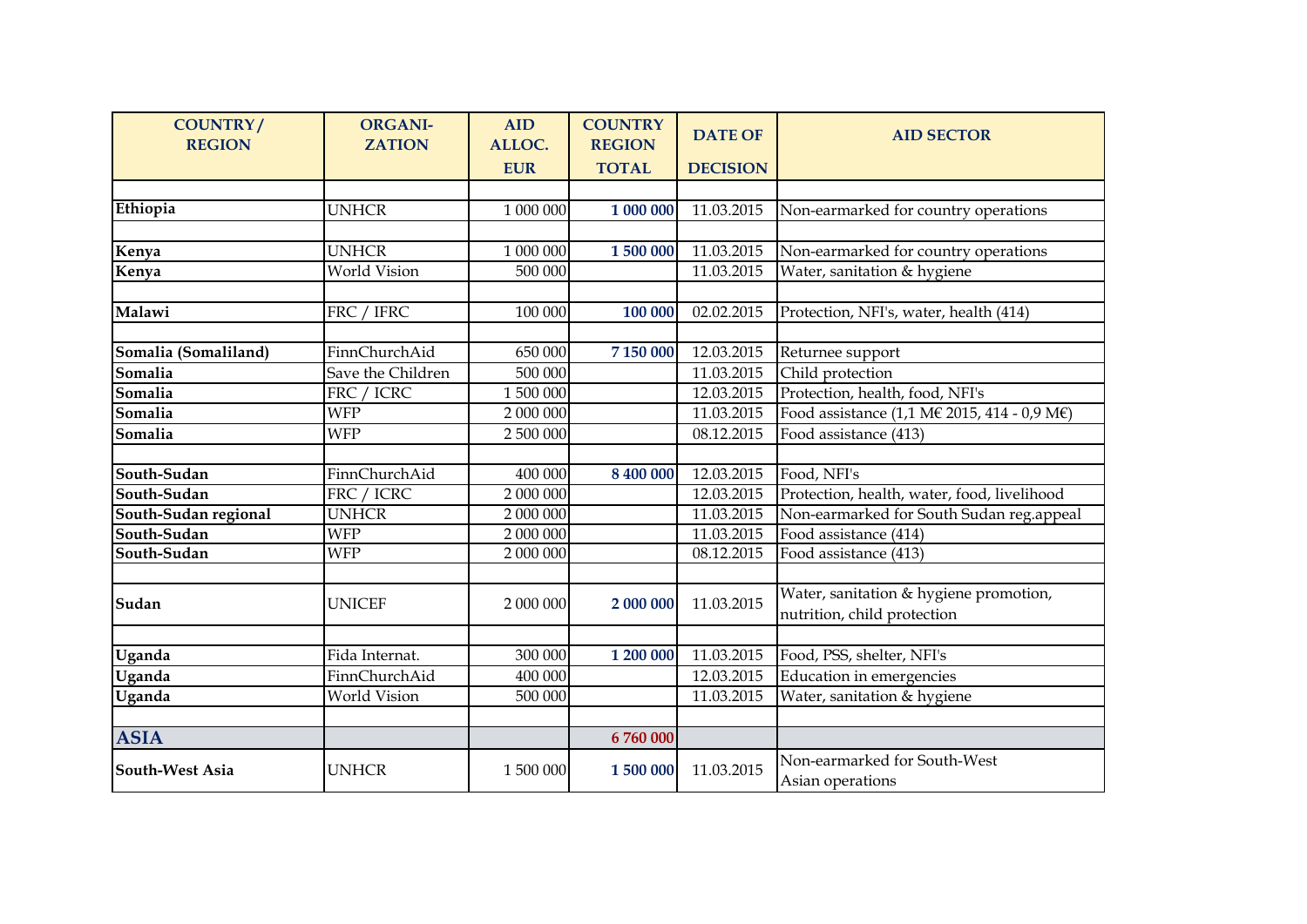| <b>COUNTRY/</b><br><b>REGION</b> | <b>ORGANI-</b><br><b>ZATION</b> | <b>AID</b><br>ALLOC. | <b>COUNTRY</b><br><b>REGION</b> | <b>DATE OF</b>  | <b>AID SECTOR</b>                                                     |
|----------------------------------|---------------------------------|----------------------|---------------------------------|-----------------|-----------------------------------------------------------------------|
|                                  |                                 | <b>EUR</b>           | <b>TOTAL</b>                    | <b>DECISION</b> |                                                                       |
| Afghanistan                      | FRC / ICRC                      | 800 000              | 800 000                         | 12.03.2015      | Protection, health, water, sanitation,<br>food, livelihood            |
|                                  |                                 |                      |                                 |                 |                                                                       |
| Myanmar                          | FinnChurchAid                   | 500 000              | 1 400 000                       | 12.03.2015      | NFI's, water, livelihoods, education                                  |
| <b>Myanmar (Rakhine)</b>         | FRC / IFRC                      | 500 000              |                                 | 12.03.2015      | Water, sanitation, health, NFI's                                      |
| Myanmar                          | FRC / IFRC                      | 400 000              |                                 | 18.08.2015      | NFI's, water, health, livelihoods (flood)                             |
|                                  |                                 |                      |                                 |                 |                                                                       |
| <b>Nepal</b>                     | Fida Internat.                  | 60 000               | 3 060 000                       | 25.05.2015      | Food, PSS, NFI's, shelter                                             |
| <b>Nepal</b>                     | FinnChurchAid                   | 600 000              |                                 | 19.05.2015      | Shelter, WASH, NFI's, education, PSS                                  |
| Nepal                            | FRC / IFRC                      | 900 000              |                                 | 25.05.2015      | Health, water, sanitation                                             |
| <b>Nepal</b>                     | Save the Children               | 500 000              |                                 | 20.05.2015      | WASH, water, NFI's                                                    |
| <b>Nepal</b>                     | <b>UNICEF</b>                   | 500 000              |                                 | 19.05.2015      | Water, sanitation & hygiene promotion,<br>nutrition, child protection |
| <b>Nepal</b>                     | <b>WHO</b>                      | 500 000              |                                 | 19.05.2015      | Health                                                                |
|                                  |                                 |                      |                                 |                 |                                                                       |
| <b>EUROPE</b>                    |                                 |                      | 1 500 000                       |                 |                                                                       |
| <b>Ukraine</b>                   | FRC / IFRC                      | 500 000              | 1500000                         | 26.02.2015      | Food, NFI's, shelter                                                  |
| <b>Ukraine</b>                   | <b>UNHCR</b>                    | 500 000              |                                 | 11.03.2015      | Non-earmarked for Ukraine appeal                                      |
| <b>Ukraine</b>                   | <b>WHO</b>                      | 500 000              |                                 | 11.03.2015      | Health                                                                |
|                                  |                                 |                      |                                 |                 |                                                                       |
| <b>MIDDLE EAST</b>               |                                 |                      | 28 810 000                      |                 |                                                                       |
| Iraq                             | FRC / IFRC                      | 800 000              | 1 800 000                       | 12.03.2015      | NFI's, food                                                           |
| Iraq                             | <b>UNICEF</b>                   | 1 000 000            |                                 | 11.03.2015      | Water, sanitation & hygiene promotion,<br>nutrition, child protection |
|                                  |                                 |                      |                                 |                 |                                                                       |
| Libya                            | FRC / ICRC                      | 400 000              | 400 000                         | 28.04.2015      | Food, health, protection                                              |
|                                  |                                 |                      |                                 |                 |                                                                       |
| <b>OPT</b>                       | <b>UNRWA</b>                    | 1 000 000            | 1 000 000                       | 11.03.2015      | Non-earmarked for OPT Appeal                                          |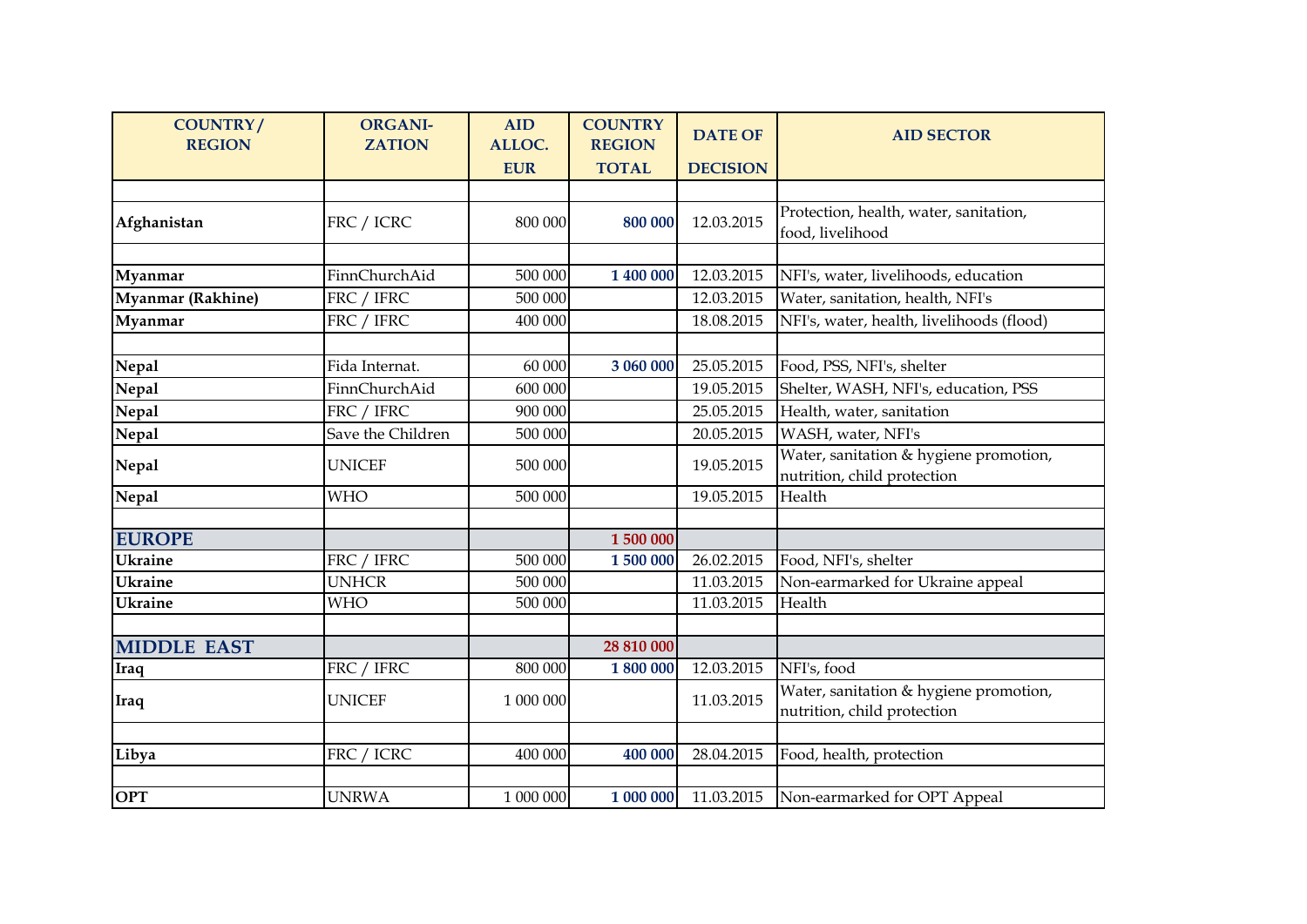| <b>COUNTRY/</b><br><b>REGION</b>                | <b>ORGANI-</b><br><b>ZATION</b> | <b>AID</b><br>ALLOC. | <b>COUNTRY</b><br><b>REGION</b> | <b>DATE OF</b>  | <b>AID SECTOR</b>                                                                                       |
|-------------------------------------------------|---------------------------------|----------------------|---------------------------------|-----------------|---------------------------------------------------------------------------------------------------------|
|                                                 |                                 | <b>EUR</b>           | <b>TOTAL</b>                    | <b>DECISION</b> |                                                                                                         |
|                                                 |                                 |                      |                                 |                 |                                                                                                         |
| Syria crisis (refug. in Jordan)                 | FinnChurchAid                   | 500 000              | 18 910 000                      | 12.03.2015      | Non-formal education, PSS                                                                               |
| Syria                                           | FRC / ICRC                      | 2 000 000            |                                 | 12.03.2015      | Protection, health, water, sanitation                                                                   |
| Syria crisis (Jordan)                           | <b>FRC</b>                      | 1 000 000            |                                 | 12.03.2015      | Hospital operation in Azraq, Jordan                                                                     |
| Syria crisis (refug. in Iraq)                   | Save the Children               | 500 000              |                                 | 11.03.2015      | Child protection                                                                                        |
| Syria crisis                                    | <b>UNHCR</b>                    | 3 000 000            |                                 | 11.03.2015      | Non-earmarked for 3RP                                                                                   |
| Syria crisis                                    | <b>UNHCR</b>                    | 4 500 000            |                                 | 08.12.2015      | Non-earmarked for 3RP (414)                                                                             |
| Syria                                           | <b>UNICEF</b>                   | 1 000 000            |                                 | 11.03.2015      | Water, sanitation & hygiene promotion,<br>nutrition, child protection                                   |
| Syria                                           | <b>WFP</b>                      | 1 000 000            |                                 | 11.03.2015      | Food assistance                                                                                         |
| Syria                                           | <b>WFP</b>                      | 2 000 000            |                                 | 11.12.2015      | Food assistance $1,53 \text{ M}\text{\textless}\text{/}414 + 0,47 \text{ M}\text{\textless}\text{/}413$ |
| Syria crisis                                    | <b>WFP</b>                      | 2 410 000            |                                 | 08.12.2015      | Food assistance                                                                                         |
| Syria                                           | <b>WHO</b>                      | 1 000 000            |                                 | 11.03.2015      | Health                                                                                                  |
|                                                 |                                 |                      |                                 |                 |                                                                                                         |
| Yemen                                           | FRC / ICRC                      | 500 000              | 6 700 000                       | 28.04.2015      | Protection, health, water, food, NFI's                                                                  |
| Yemen                                           | FRC / ICRC                      | 700 000              |                                 | 08.10.2015      | Protection, health, water, food, NFI's                                                                  |
| Yemen                                           | <b>WFP</b>                      | 2 000 000            |                                 | 11.03.2015      | Food assistance (414)                                                                                   |
| Yemen                                           | <b>WFP</b>                      | 2 500 000            |                                 | 12.10.2015      | Food assistance                                                                                         |
| Yemen                                           | <b>WHO</b>                      | 1 000 000            |                                 | 11.03.2015      | Health                                                                                                  |
|                                                 |                                 |                      |                                 |                 |                                                                                                         |
| <b>CORE FUNDING</b>                             |                                 |                      | 17 800 000                      |                 |                                                                                                         |
| <b>Core funding</b>                             | <b>ICRC</b>                     | 2 000 000            |                                 | 19.02.2013      | Core funding to ICRC                                                                                    |
| Core fungind                                    | <b>ISDR</b>                     | 800 000              |                                 | 25.02.2014      | Core funding to ISDR                                                                                    |
| <b>Core funding</b>                             | <b>OCHA</b>                     | 3 500 000            |                                 | 25.02.2015      | Core funding to OCHA                                                                                    |
| Core funding                                    | <b>UNHCR</b>                    | 7 000 000            |                                 | 25.02.2015      | Core funding to UNHCR                                                                                   |
| Core funding                                    | <b>UNRWA</b>                    | 4 500 000            |                                 | 25.02.2015      | Core funding to UNRWA                                                                                   |
|                                                 |                                 |                      |                                 |                 |                                                                                                         |
| <b>SECTORAL &amp;</b><br><b>CLUSTER FUNDING</b> |                                 |                      | 7 000 000                       |                 |                                                                                                         |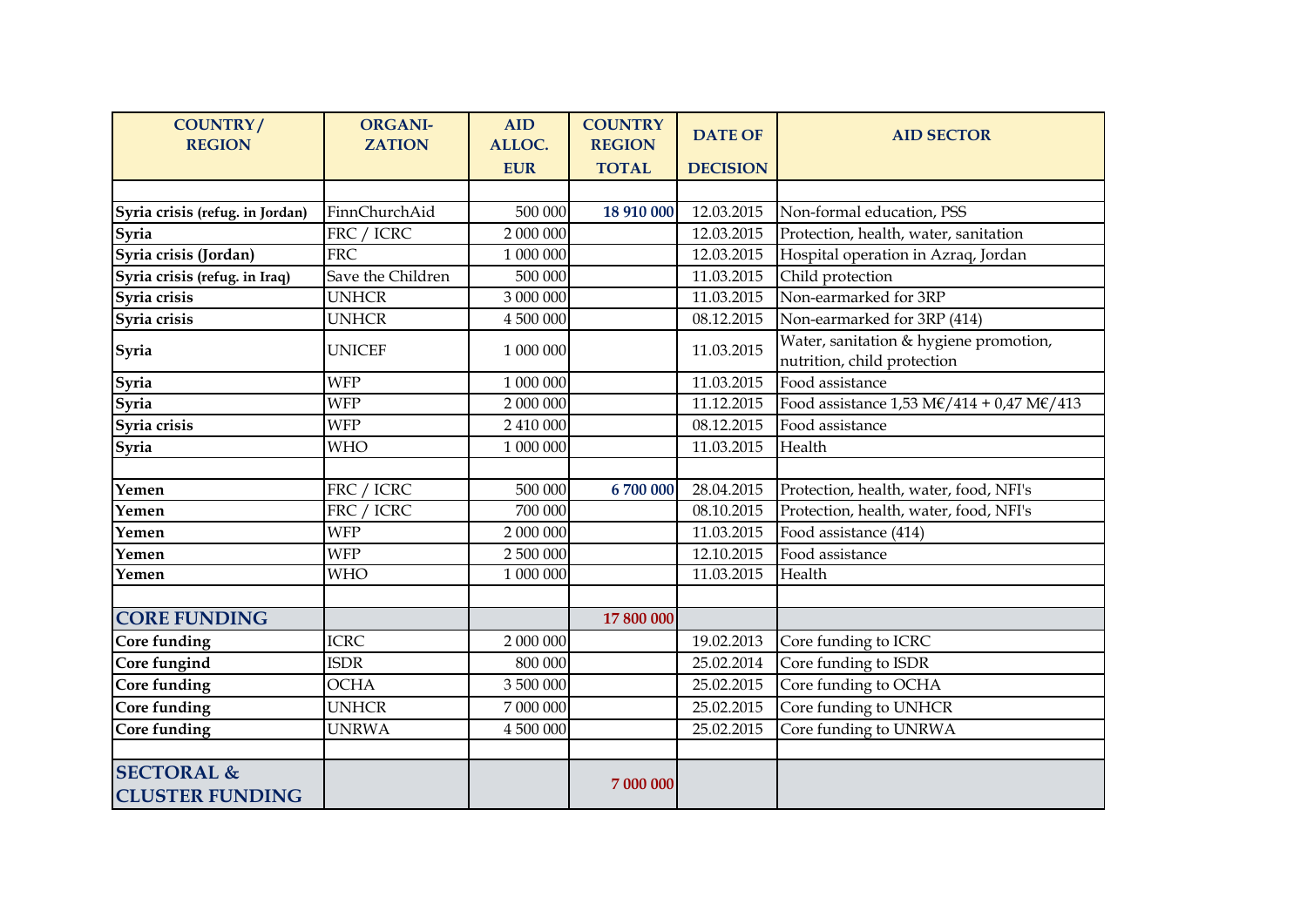| <b>COUNTRY/</b><br><b>REGION</b>  | <b>ORGANI-</b><br><b>ZATION</b>                         | <b>AID</b><br>ALLOC. | <b>COUNTRY</b><br><b>REGION</b> | <b>DATE OF</b>  | <b>AID SECTOR</b>                                                                     |  |  |
|-----------------------------------|---------------------------------------------------------|----------------------|---------------------------------|-----------------|---------------------------------------------------------------------------------------|--|--|
|                                   |                                                         | <b>EUR</b>           | <b>TOTAL</b>                    | <b>DECISION</b> |                                                                                       |  |  |
| <b>Sectoral funding</b>           | <b>CERF</b>                                             | 7 000 000            | 7 000 000                       | 06.03.2015      | Central Emergency Response Fund                                                       |  |  |
|                                   |                                                         |                      |                                 |                 |                                                                                       |  |  |
| <b>Monitoring visits</b>          | MFA / KEO-70                                            | 30 000               | 57 103                          | 25.05.2015      | Monitoring visits                                                                     |  |  |
| <b>Monitoring visits</b>          | MFA / KEO-70                                            | 27 103               |                                 | 19.03.2014      | Left-over monitoring money from 2014                                                  |  |  |
|                                   |                                                         |                      |                                 |                 |                                                                                       |  |  |
| <b>TOTAL USED</b>                 |                                                         | 97 827 103           |                                 |                 |                                                                                       |  |  |
| <b>UNUSED</b>                     |                                                         |                      |                                 |                 |                                                                                       |  |  |
|                                   |                                                         |                      |                                 |                 |                                                                                       |  |  |
| <b>TOTAL BUDGET 2015</b>          |                                                         | 97 827 103           |                                 |                 |                                                                                       |  |  |
|                                   |                                                         |                      |                                 |                 |                                                                                       |  |  |
|                                   | Core funding to multilateral organizations / 24.30.66.1 |                      |                                 |                 |                                                                                       |  |  |
| <b>Core funding</b>               | <b>WFP</b>                                              | 7 000 000            | 7 000 000                       | 17.02.2014      | Core funding to WFP                                                                   |  |  |
|                                   |                                                         |                      |                                 |                 |                                                                                       |  |  |
|                                   |                                                         |                      |                                 |                 |                                                                                       |  |  |
| Thematic cooperation / 24.30.66.4 |                                                         |                      |                                 |                 |                                                                                       |  |  |
| Disabled people                   | <b>UNHCR</b>                                            | 1 020 077            | 1 020 077                       | 19.09.2014      | Strengthening protection of persons with<br>disabilities in forced displacement (414) |  |  |
|                                   |                                                         |                      |                                 |                 |                                                                                       |  |  |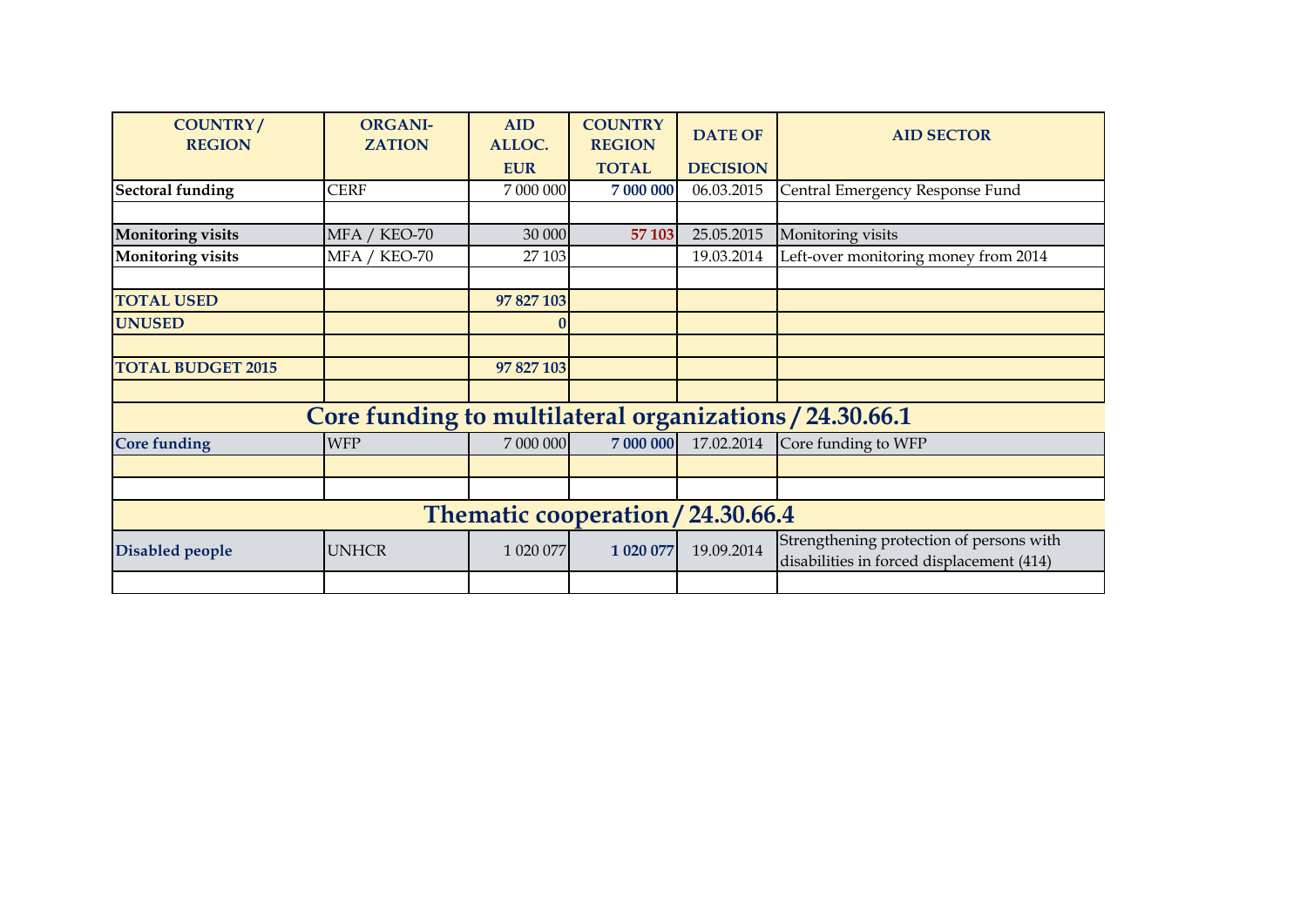| <b>HUMANITARIAN AID YEAR 2015</b><br><b>BY ORGANIZATION / 17.12.2015</b> |                                           |                      |                                 |                 |                                                            |  |  |
|--------------------------------------------------------------------------|-------------------------------------------|----------------------|---------------------------------|-----------------|------------------------------------------------------------|--|--|
| Actual Humanitarian Aid                                                  |                                           |                      |                                 |                 |                                                            |  |  |
| <b>ORGANI-</b><br><b>ZATION</b>                                          | <b>COUNTRY/REGION</b>                     | <b>AID</b><br>ALLOC. | <b>ORGANI-</b><br><b>ZATION</b> | <b>DATE OF</b>  | <b>AID SECTOR</b>                                          |  |  |
|                                                                          |                                           | <b>EUR</b>           | <b>TOTAL</b>                    | <b>DECISION</b> |                                                            |  |  |
| <b>CERF</b>                                                              | Sectoral funding                          | 7 000 000            | 7 000 000                       | 06.03.2015      | Central Emergency Response Fund                            |  |  |
|                                                                          |                                           |                      |                                 |                 |                                                            |  |  |
| <b>FAO</b>                                                               | Western Africa (Sahel)                    | 1 000 000            | 1 000 000                       | 11.03.2015      | Short-term livelihood support & emergency<br>food security |  |  |
|                                                                          |                                           |                      |                                 |                 |                                                            |  |  |
| <b>Fida Internat.</b>                                                    | DR Congo                                  | 700 000              | 1 060 000                       | 11.03.2015      | Food, PSS, Shelter, NFI's                                  |  |  |
| Fida Internat.                                                           | Nepal                                     | 60 000               |                                 | 25.05.2015      | Food, PSS, NFI's, shelter                                  |  |  |
| Fida Internat.                                                           | Uganda                                    | 300 000              |                                 | 11.03.2015      | Food, PSS, shelter, NFI's                                  |  |  |
|                                                                          |                                           |                      |                                 |                 |                                                            |  |  |
| <b>FinnChurchAid</b>                                                     | Central African Republic                  | 700 000              | 4 600 000                       | 12.03.2015      | Education in emergencies                                   |  |  |
| FinnChurchAid                                                            | DR Congo                                  | 500 000              |                                 | 12.03.2015      | Food, shelter, PSS                                         |  |  |
| FinnChurchAid                                                            | Myanmar                                   | 500 000              |                                 | 12.03.2015      | NFI's, water, livelihoods, education                       |  |  |
| FinnChurchAid                                                            | Nepal                                     | 600 000              |                                 | 19.05.2015      | Shelter, WASH, NFI's, education, PSS                       |  |  |
| FinnChurchAid                                                            | Somalia (Somaliland)                      | 650 000              |                                 | 12.03.2015      | Returnee support                                           |  |  |
| FinnChurchAid                                                            | South Sudan                               | 400 000              |                                 | 12.03.2015      | Food, NFI's                                                |  |  |
| FinnChurchAid                                                            | Syria Crisis (refug. in Jordan)           | 500 000              |                                 | 12.03.2015      | Non-formal education, PSS                                  |  |  |
| FinnChurchAid                                                            | Uganda                                    | 400 000              |                                 | 12.03.2015      | Education in emergencies                                   |  |  |
| FinnChurchAid                                                            | Western Africa<br>(Sierra Leone, Liberia) | 350 000              |                                 | 12.03.2015      | Health (ebola)                                             |  |  |
|                                                                          |                                           |                      |                                 |                 |                                                            |  |  |
| <b>FRC/ICRC</b>                                                          | Afghanistan                               | 800 000              | 11 800 000                      | 12.03.2015      | Protection, health, water, sanitation,<br>food, livelihood |  |  |
| FRC/ICRC                                                                 | Central African Republic                  | 400 000              |                                 | 12.03.2015      | Health, food, water, livelihoods                           |  |  |
| FRC/ICRC                                                                 | DR Congo                                  | 1 500 000            |                                 | 12.03.2015      | Health, livelihood, water, sanitation                      |  |  |
| FRC/ICRC                                                                 | Libya                                     | 400 000              |                                 | 28.04.2015      | Food, health, protection                                   |  |  |
| FRC/ICRC                                                                 | Somalia                                   | 1 500 000            |                                 | 12.03.2015      | Protection, health, food, NFI's                            |  |  |
| FRC/ICRC                                                                 | South Sudan                               | 2 000 000            |                                 | 12.03.2015      | Protection, health, water, food, livelihood                |  |  |
| FRC/ICRC                                                                 | Syria                                     | 2 000 000            |                                 | 12.03.2015      | Protection, health, water, sanitation                      |  |  |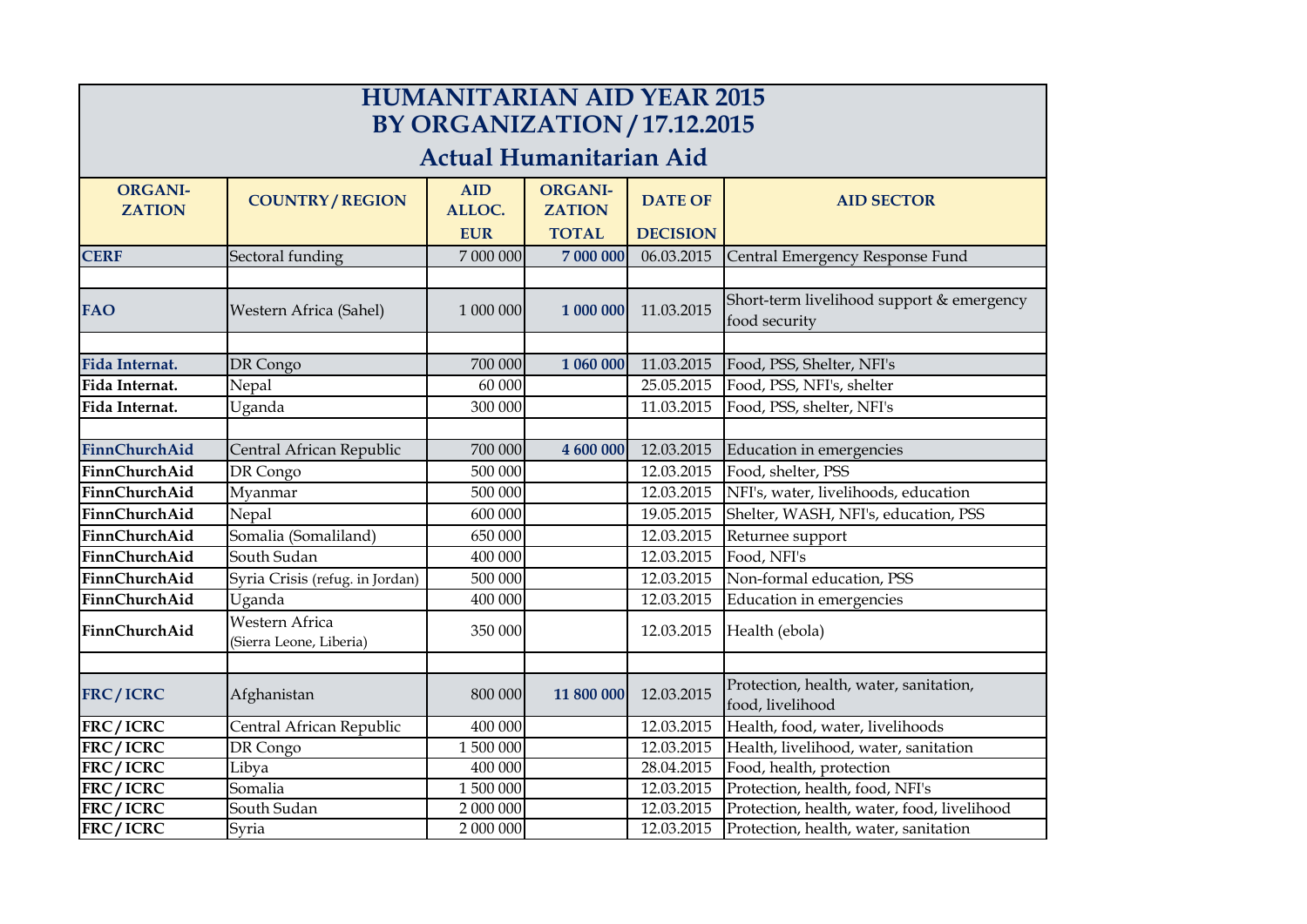| <b>ORGANI-</b><br><b>ZATION</b> | <b>COUNTRY/REGION</b>                             | <b>AID</b><br>ALLOC. | <b>ORGANI-</b><br><b>ZATION</b> | <b>DATE OF</b>  | <b>AID SECTOR</b>                          |
|---------------------------------|---------------------------------------------------|----------------------|---------------------------------|-----------------|--------------------------------------------|
|                                 |                                                   | <b>EUR</b>           | <b>TOTAL</b>                    | <b>DECISION</b> |                                            |
| FRC/ICRC                        | Yemen                                             | 500 000              |                                 | 28.04.2015      | Protection, health, water, food, NFI's     |
| FRC/ICRC                        | Yemen                                             | 700 000              |                                 | 08.10.2015      | Protection, health, water, food, NFI's     |
| <b>ICRC</b>                     | Core funding                                      | 2 000 000            |                                 | 19.02.2013      | Core funding to ICRC                       |
|                                 |                                                   |                      |                                 |                 |                                            |
| FRC/IFRC                        | Chad                                              | 400 000              | 4 600 000                       | 12.03.2015      | NFI's, water, food security                |
| FRC/IFRC                        | Iraq                                              | 800 000              |                                 | 12.03.2015      | NFI's, food                                |
| FRC/IFRC                        | Malawi                                            | 100 000              |                                 | 02.02.2015      | Protection, NFI's, water, health (414)     |
| FRC/IFRC                        | Myanmar (Rakhine)                                 | 500 000              |                                 | 12.03.2015      | Water, sanitation, health, NFI's           |
| FRC/IFRC                        | Myanmar                                           | 400 000              |                                 | 18.08.2015      | NFI's, water, health, livelihoods (flood)  |
| FRC/IFRC                        | Nepal                                             | 900 000              |                                 | 25.05.2015      | Health, water, sanitation                  |
| FRC/IFRC                        | Ukraine                                           | 500 000              |                                 | 26.02.2015      | Food, NFI's, shelter                       |
| FRC/IFRC                        | Western Africa<br>(Sierra Leone, Liberia, Guinea) | 1 000 000            |                                 | 26.01.2015      | Health, Ebola (414)                        |
|                                 |                                                   |                      |                                 |                 |                                            |
| <b>FRC</b>                      | Syria crisis (Jordan)                             | 1 000 000            | 1 000 000                       | 12.03.2015      | Hospital operation in Azraq, Jordan        |
|                                 |                                                   |                      |                                 |                 |                                            |
| <b>ISDR</b>                     | Core funding                                      | 800 000              | 800 000                         | 25.02.2014      | Core funding to ISDR                       |
|                                 |                                                   |                      |                                 |                 |                                            |
| <b>OCHA</b>                     | Core funding                                      | 3 500 000            | 3 500 000                       | 25.02.2015      | Core funding to OCHA                       |
|                                 |                                                   |                      |                                 |                 |                                            |
| <b>Save the Children</b>        | Nepal                                             | 500 000              | 1 500 000                       | 20.05.2015      | WASH, water, NFI's                         |
| <b>Save the Children</b>        | Somalia                                           | 500 000              |                                 | 11.03.2015      | Child protection                           |
| <b>Save the Children</b>        | Syria crisis (refug. in Iraq)                     | 500 000              |                                 | 11.03.2015      | Child protection                           |
|                                 |                                                   |                      |                                 |                 |                                            |
| <b>UNHCR</b>                    | Central African Republic<br>regional              | 1 000 000            | 24 000 000                      | 11.03.2015      | Non-earmarked for CAR regional appeal      |
| <b>UNHCR</b>                    | Central African Republic<br>regional              | 1 000 000            |                                 | 12.10.2015      | Non-earmarked for CAR regional appeal      |
| <b>UNHCR</b>                    | Chad                                              | 1 500 000            |                                 | 08.12.2015      | Non-earmarked for country operations (414) |
| <b>UNHCR</b>                    | Ethiopia                                          | 1 000 000            |                                 | 11.03.2015      | Non-earmarked for country operations       |
| <b>UNHCR</b>                    | Kenya                                             | 1 000 000            |                                 | 11.03.2015      | Non-earmarked for country operations       |
| <b>UNHCR</b>                    | South Sudan regional                              | 2 000 000            |                                 | 11.03.2015      | Non-earmarked for South Sudan reg.appeal   |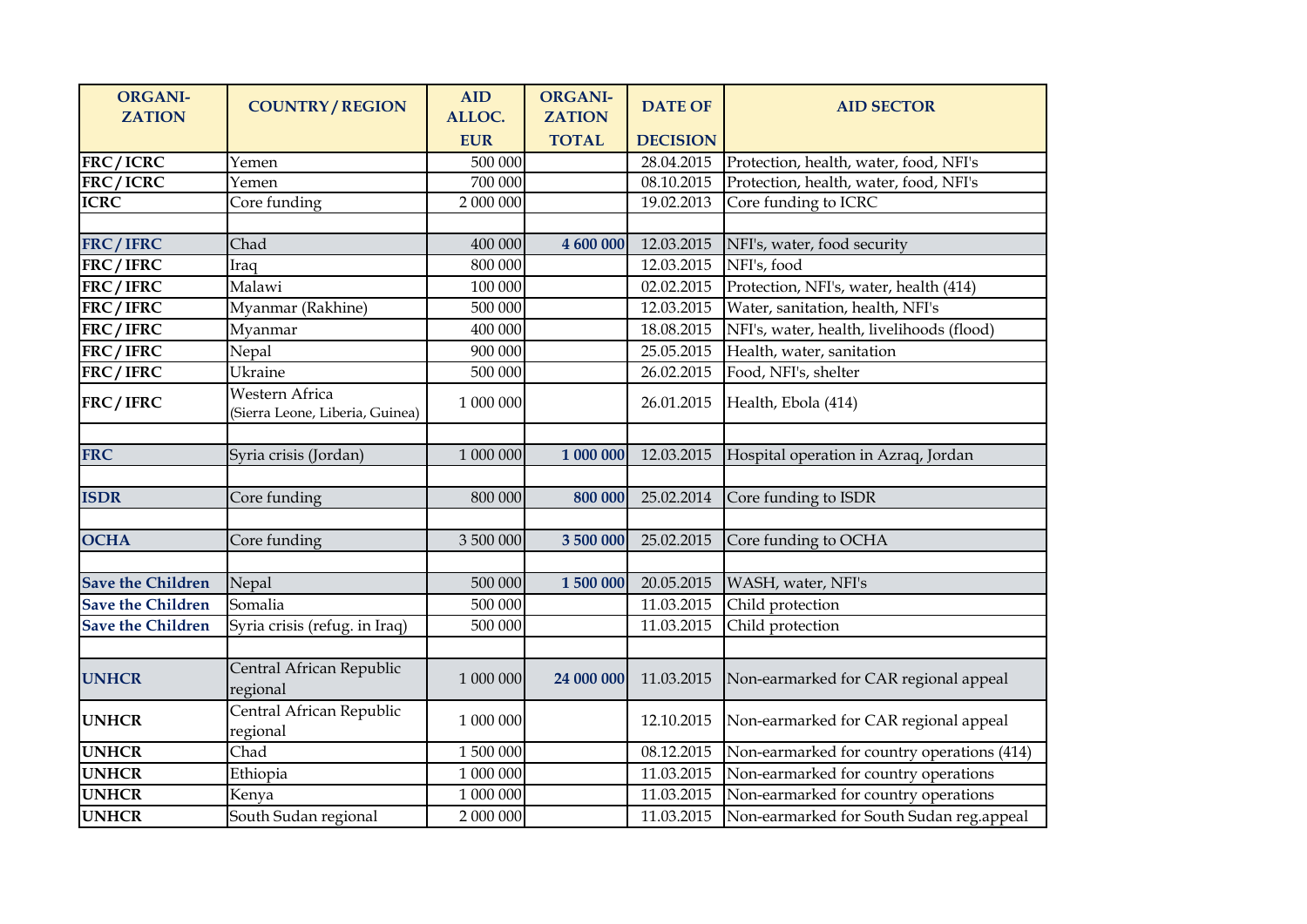| <b>ORGANI-</b><br><b>ZATION</b> | <b>COUNTRY/REGION</b>    | <b>AID</b><br>ALLOC. | <b>ORGANI-</b><br><b>ZATION</b> | <b>DATE OF</b>  | <b>AID SECTOR</b>                                                                                 |
|---------------------------------|--------------------------|----------------------|---------------------------------|-----------------|---------------------------------------------------------------------------------------------------|
|                                 |                          | <b>EUR</b>           | <b>TOTAL</b>                    | <b>DECISION</b> |                                                                                                   |
| <b>UNHCR</b>                    | South-West Asia          | 1 500 000            |                                 | 11.03.2015      | Non-earmarked for South-West<br>Asian operations                                                  |
| <b>UNHCR</b>                    | Syria crisis             | 3 000 000            |                                 | 11.03.2015      | Non-earmarked for 3RP                                                                             |
| <b>UNHCR</b>                    | Syria crisis             | 4 500 000            |                                 | 08.12.2015      | Non-earmarked for 3RP (414)                                                                       |
| <b>UNHCR</b>                    | Ukraine                  | 500 000              |                                 | 11.03.2015      | Non-earmarked for Ukraine appeal                                                                  |
| <b>UNHCR</b>                    | Core funding             | 7 000 000            |                                 | 25.02.2015      | Core funding to UNHCR                                                                             |
|                                 |                          |                      |                                 |                 |                                                                                                   |
| <b>UNICEF</b>                   | Iraq                     | 1 000 000            | 4 500 000                       | 11.03.2015      | Water, sanitation & hygiene promotion,<br>nutrition, child protection                             |
| <b>UNICEF</b>                   | Nepal                    | 500 000              |                                 | 19.05.2015      | Water, sanitation & hygiene promotion,<br>nutrition, child protection                             |
| <b>UNICEF</b>                   | Sudan                    | 2 000 000            |                                 | 11.03.2015      | Water, sanitation & hygiene promotion,<br>nutrition, child protection                             |
| <b>UNICEF</b>                   | Syria                    | 1 000 000            |                                 | 11.03.2015      | Water, sanitation & hygiene promotion,<br>nutrition, child protection                             |
|                                 |                          |                      |                                 |                 |                                                                                                   |
| <b>UNRWA</b>                    | Core funding             | 4 500 000            | 5 500 000                       | 25.02.2015      | Core funding to UNRWA                                                                             |
| <b>UNRWA</b>                    | <b>OPT</b>               | 1 000 000            |                                 | 11.03.2015      | Non-earmarked for OPT Appeal                                                                      |
|                                 |                          |                      |                                 |                 |                                                                                                   |
| <b>WFP</b>                      | Central African Republic | 1 000 000            | 22 910 000                      | 11.03.2015      | Food assistance (414)                                                                             |
| <b>WFP</b>                      | Somalia                  | 2 000 000            |                                 | 11.03.2015      | Food assistance (1,1 M€ 2015, 414 - 0,9 M€)                                                       |
| <b>WFP</b>                      | Somalia                  | 2 500 000            |                                 | 08.12.2015      | Food assistance (413)                                                                             |
| <b>WFP</b>                      | South Sudan              | 2 000 000            |                                 | 11.03.2015      | Food assistance (414)                                                                             |
| <b>WFP</b>                      | South Sudan              | 2 000 000            |                                 | 08.12.2015      | Food assistance (413)                                                                             |
| <b>WFP</b>                      | Syria                    | 1 000 000            |                                 | 11.03.2015      | Food assistance                                                                                   |
| <b>WFP</b>                      | Syria                    | 2 000 000            |                                 | 11.12.2015      | Food assistance $1,53 \text{ M}\text{\textsterling}/414 + 0,47 \text{ M}\text{\textsterling}/413$ |
| <b>WFP</b>                      | Syria crisis             | 2 410 000            |                                 | 08.12.2015      | Food assistance                                                                                   |
| <b>WFP</b>                      | Western Africa (Sahel)   | 1 000 000            |                                 | 11.03.2015      | Food assistance (414)                                                                             |
| <b>WFP</b>                      | Western Africa (Sahel)   | 2 500 000            |                                 | 08.12.2015      | Food assistance (413)                                                                             |
| <b>WFP</b>                      | Yemen                    | 2 000 000            |                                 | 11.03.2015      | Food assistance (414)                                                                             |
| <b>WFP</b>                      | Yemen                    | 2 500 000            |                                 | 12.10.2015      | Food assistance                                                                                   |
|                                 |                          |                      |                                 |                 |                                                                                                   |